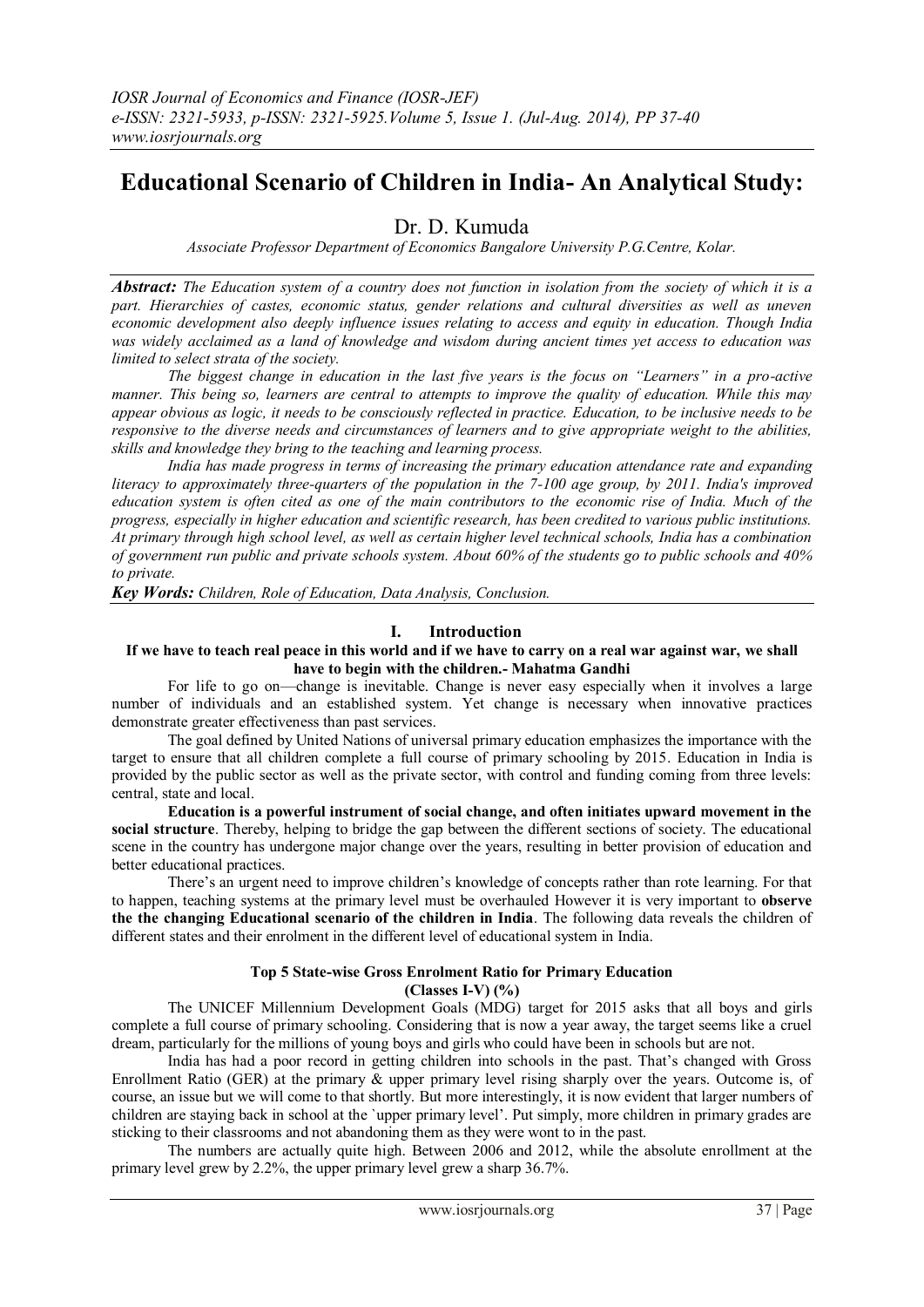Before we come to the how and why, let's break down the numbers some more.

Notably, both Gross Enrollment Ratio (GER) and Net Enrollment Ratio (NER) throw up a similar picture. Although the GER at the primary level is higher than the upper primary level, GER grew at a much faster rate in the upper primary grades than primary level.

**Definition:** Gross enrollment ratio (GER) is the total enrollment in primary/upper primary level divided by the total population of children in the corresponding age group while NER considers only enrollment of children who are eligible for a particular level.

In 2012-13, GER at the primary level was 105.9% and NER was 90.8% while the GER for upper primary was 82.5% and NER was 64.2%.

Let's now pose two questions to try and establish how this is happening:

- How many children are continuing their education after grade IV/V (Transition rate from primary to upper primary) and;
- On an average, how many children are stopping education in primary grades (Average drop-outrates at the primary level).

An increase in the first and reduction in the second can explain growing enrollments. Now, let us look at some basic enrollment numbers.

In the 1.4 million schools covered in 2012-13 by District Information System of Education (DISE), a research division of the Ministry of Education, some 137.4 million children were enrolled in grades I-V and 64.9 million children were enrolled in grades VI-VIII.

#### **Primary level (classes I-V)**

GER at the primary level increased from 110% in 2006-07 to 119% in 2010-11 but declined to 105% in 2012-13. (DISE has not published data for 2011-12, so the comparison with the last available year). The decline in GER was mainly due to the change in population data used for the calculations.

The north-eastern states had the highest GER at the primary level for 2012-13 with Manipur recording a GER of 150%. Mizoram, Sikkim, Arunachal Pradesh and Meghalaya are the other states with high GERs. The bottom 5 states in terms of GER for the primary level are Kerala D&N Haveli, Bihar, Daman & Diu and Jammu & Kashmir. Kerala is a peculiar case here: the state has the highest literacy rate in the country but low GER. As per DISE, data coverage in Kerala is not complete and hence the recording of low GER.

#### **Top 5 State-wise Gross Enrolment Ratio for Primary Education (Classes I-V) (%) Table-1**

| я анг-т           |        |  |
|-------------------|--------|--|
|                   |        |  |
| Manipur           | 150.23 |  |
| Mizoram           | 149.82 |  |
| Sikkim            | 149.32 |  |
| Arunachal Pradesh | 138.14 |  |
| Meghalaya         | 129.5  |  |
| All States        | 105.98 |  |

| Table-2           |        |  |
|-------------------|--------|--|
|                   |        |  |
| Kerala            | 97.45  |  |
| D&N Haveli        | 97.18  |  |
| Bihar             | 91.36  |  |
| Daman & Diu       | 90.41  |  |
| Jammu and Kashmir | 83.9   |  |
| All States        | 105.98 |  |

\*2006 – 2010 GER Computed based upon population projections provided by the RGI office #2012-13 GER computed based on population projections from Census 2011.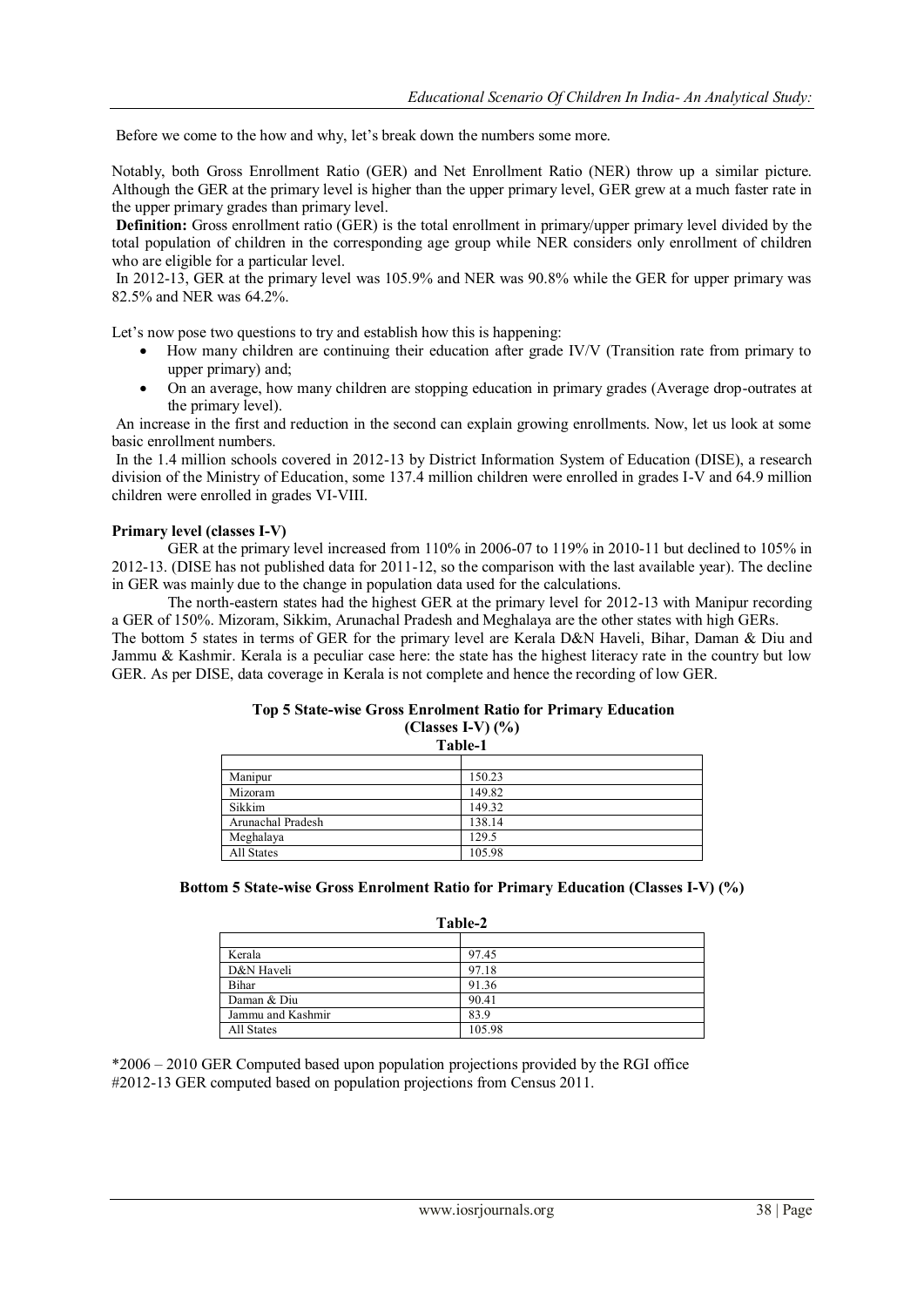# **Upper Primary Level (Classes VI-VII/VIII)**

Like we said earlier, upper primary level enrollments have grown at a much quicker rate compared to primary level between 2006 and 2012, growing 27.5%.

Sikkim had the highest upper primary GER in 2012-13 at 114.8%followed by Lakshadweep, Goa, Chandigarh and Delhi. The bottom five states in terms of GER in 2012-13 are Andhra Pradesh, Rajasthan, Jammu and Kashmir, Uttar Pradesh and Bihar. However, almost all the states have shown improved enrollments since 2006 at this level.

**Top 5 State-wise Gross Enrolment Ratio for Upper Primary Level (Classes VI-VIII) (%)**

| Table-3      |        |  |
|--------------|--------|--|
| Sikkim       | 114.84 |  |
| Lakhshwadeep | 111.47 |  |
| Goa          | 110.75 |  |
| Chandigarh   | 110.27 |  |
| Delhi        | 109.99 |  |
| All States   | 82.5   |  |

#### **Bottom 5 State-wise Gross Enrolment Ratio for Upper Primary Level (Classes VI-VIII) (%)**

| Table-4           |       |  |
|-------------------|-------|--|
| Andhra Pradesh    | 80.42 |  |
| Rajasthan         | 79.33 |  |
| Jammu and Kashmir | 75.47 |  |
| Uttar Pradesh     | 68.35 |  |
| Bihar             | 60.53 |  |
| All States        | 82.5  |  |

\*2006 – 2010 GER Computed based upon population projections provided by the RGI office #2012-13 GER computed based on population projections from Census 2011.

#### **States with the Worst Transition Rates from Primary to Upper Primary Levels 2006-2010 (%)**

| Table-5       |       |  |
|---------------|-------|--|
| Manipur       | 85.82 |  |
| West Bengal   | 84.19 |  |
| Jharkhand     | 78.69 |  |
| Uttar Pradesh | 74.03 |  |
| Bihar         | 71.7  |  |
| All States    | 86.74 |  |

#### \* **States that recorded above 100% transition rate have not been reported.**

#### **II. Summary/Conclusion;**

- Like we mentioned earlier, average drop-out rates at the primary level have come down considerably from around 9% in 2008 to a low of 5.8% in 2011-12.
- The drop-out rate is the number of student dropping out from a particular grade calculated as a percentage of the total number of students in that grade.
- The state with the lowest average drop-out rate at the primary level was Tripura with 0.8%. Maharashtra, Tamil Nadu and Puducherry also have low drop-out rates.
- States with high drop-out rates are Arunachal Pradesh with 18.7% and Bihar. It would be worth examining the reasons for the high drop-outs in these states.
- Traditionally, there has been a huge gap between enrollments at the primary and upper primary levels in India. But the numbers of elementary schools are increasing steadily, and this is reflecting on the enrollments at the elementary level.
- Reasons for the higher retention at the upper primary level (and attraction to primary school too) could be Government schemes like the SarvaShikshaAbhiyan, the Government of India's flagship programme for Universalisation of Elementary Education (UEE)andthe Mid-Day Meal (MDM) scheme, the world's largest school meal programme reaching out to about 120 million children across the country every day. Though we've not studied the reasons for the purpose of this article.
- Parth J Shah, Founder & President, Centre for Civil Society, a non-profit organisation in the field of education, says the Government has done well in terms of increasing the number of schools and the capacity of schools in the last 15-20 years. "Moreover, enrollment has been incentivised by providing schemes like the Mid-Day Meal (MDM) and providing uniforms and textbooks, the says.